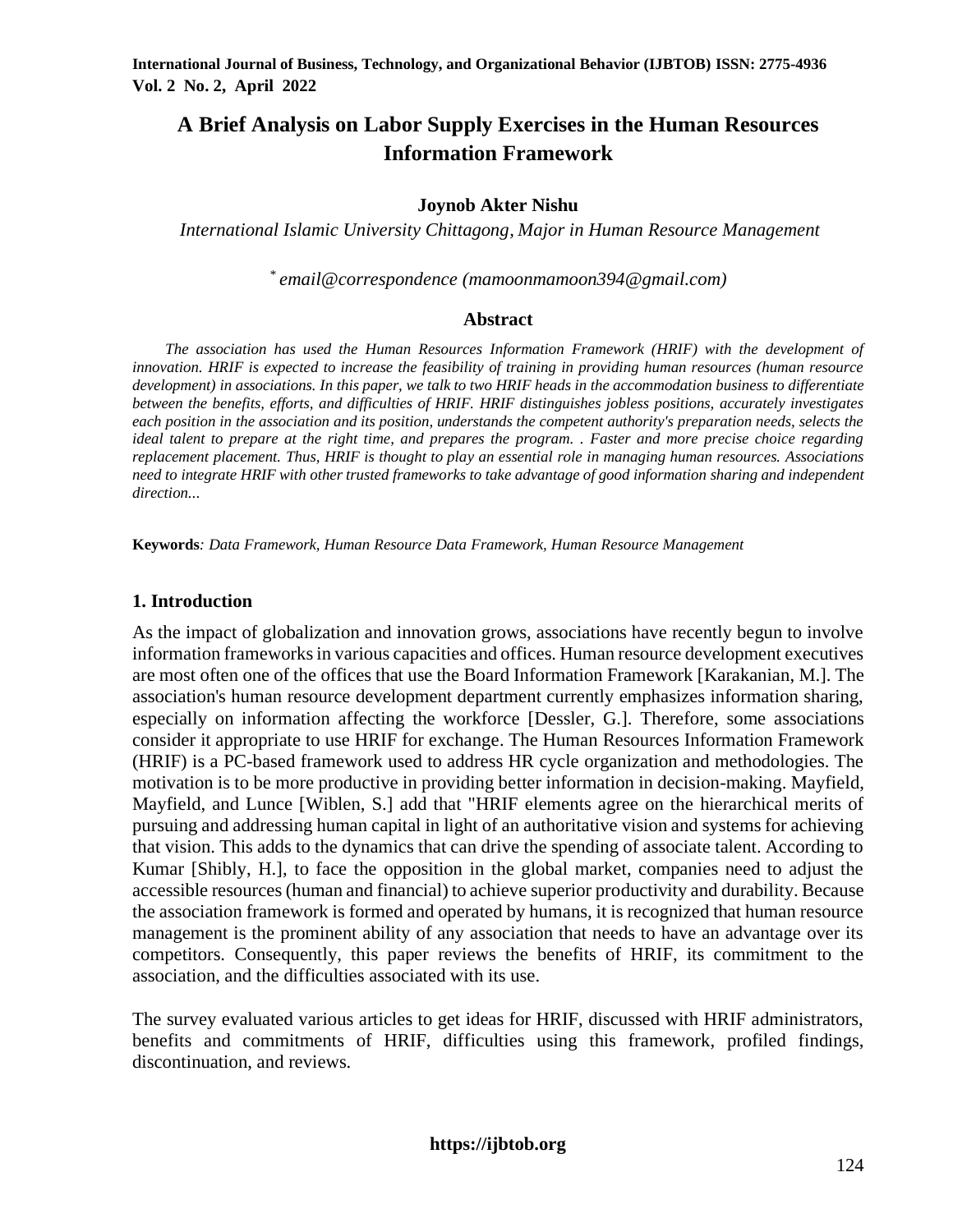# **2. Literature Review**

It turns out that innovation is everything to humans. Mattis and Jackson recognize that innovation improves human resource (HR) training in the work environment (2010). On the other hand, Lederer announced that HRIF has been active since the 1960s (1984). Scientists store, recover, update, order and review information whenever HRIF work is done electronically. In this way, HRIF can strengthen the individuality of the association as a whole . The following information about the socio-economic capabilities of a candidate or representative is that registration, skilled change of events, performance appraisal, finance, maintenance, and fixed losses are the basis of progress at the practical level of HR (Harris). and Desimone, 1995). This is the HRIF presentation.

HRIF applications differ from authoritative, competency executive, labor board, management communication, and labor inspection and selection support applications . This means that innovation has shifted to HRM, increasing using work-focused HRM.

# **2.1. Purpose of the Human Resources Information Framework**

HRIF jobs will make quick decisions on HR event sequences, arrangements, and promotional services to make it easier to store, restore, update, order, and analyze information within your organization. Therefore, Rao [A.Bagdadee] points out that HRIF aims to achieve the accompanying goals.

To provide an adequate, complete, and progressive information framework for individuals and jobs.

Provide positive information at a hidden cost.

To provide information security and personal protection.

# **2.2. Types of human resource information framework**

The information framework generates relevant reports to increase reliable productivity and further develop selection. For this reason, Kumar (2012) [A.Bagdadee] recognizes three elements of HRIF. o Operational Human Resources Framework Kumar (2012) [Bagdadee.A.H] has stated that a functional human resource information framework will provide supervisor information to assist in the selection of standard and tedious human resources. .. The information framework at various functional levels collects information related to human resource development, including information on association positions, workforce, and administrative rules.

- The Tactical Resource Information Framework supports principals with choices related to resource allocation . Enrollment options are built into the leading options in human resource development. Employment surveys and plan options, preparation and promotion options, and typical payroll plan options [Bagdadee.A.H].
- The Strategic Talent Information Framework helps the board correlate with the implementation of key talent resources [A.Bh].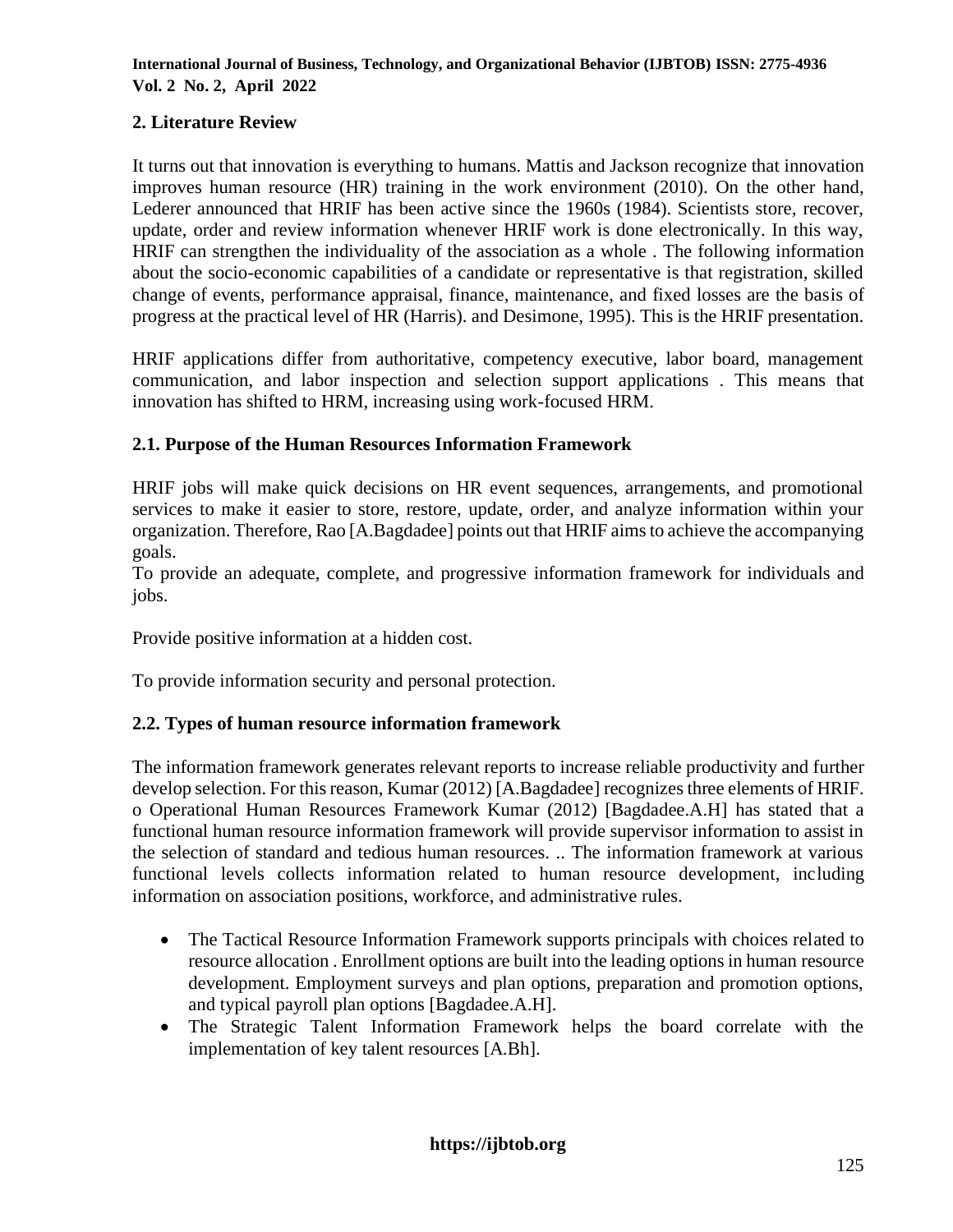# **2.3. The need for a human resource information framework within the association**

There are several reasons to involve HRIF in an association. Thite and Kavanagh [Bagdadee] imply that:

HRIF provides complete information about the tasks that can be shared between offices/units in your organization.

This provides a great opportunity for organizations to gather information and develop time and direction.

Provide various reports to support the relevance of good management.

Hendrickson argues that the implementation of HRIF will change traditional HR strategies. It is normal for HRIF to make progress that helps agree on departmental goals. Therefore, it assumes multiple support, cost savings, time savings, executive capabilities, and information committees, based on the accompanying components.

# **2.4. Labor supply regulation cycle outline**

Measuring staff needs is based on human resource development. Executive terminology. Human resources supply arrangements (human resources arrangements) can influence the organization's presentation because whatever the organization does cannot be ignored from a human perspective. Thus, Armstrong means that labor supply arrangements are added to the income/income of the association by reducing costs.

Recognizing that many board difficulties can be resolved by registering competent representatives.

Tansley, Newell, and William also recognize four labor supply regulation exercises.

Staffing: This HR action cannot be ignored for a completed effort. They have shown that staffing allows organizations to know the current assets of their representatives and predict what will happen in the future.

Preparation and upgrading: This is usually done to strengthen the representative's ability to meet current business patterns. This HR action takes place regularly after leading the exhibition exams. This means that preparation and promotion can help executives distinguish between job shortages. Job progress: Job progress has all the markers that it's a vital HR practice for doing what's to come. This training appears to use a standardized adjustment process to ensure consistent attendance. Job advancement allows workers to remodel themselves to share their interests. This HR action causes one of the stages to increase the number of representatives or reduce their size.

Downsizing: Board options regarding imminent reductions should be made clear to the authorities to prevent interference in their activities.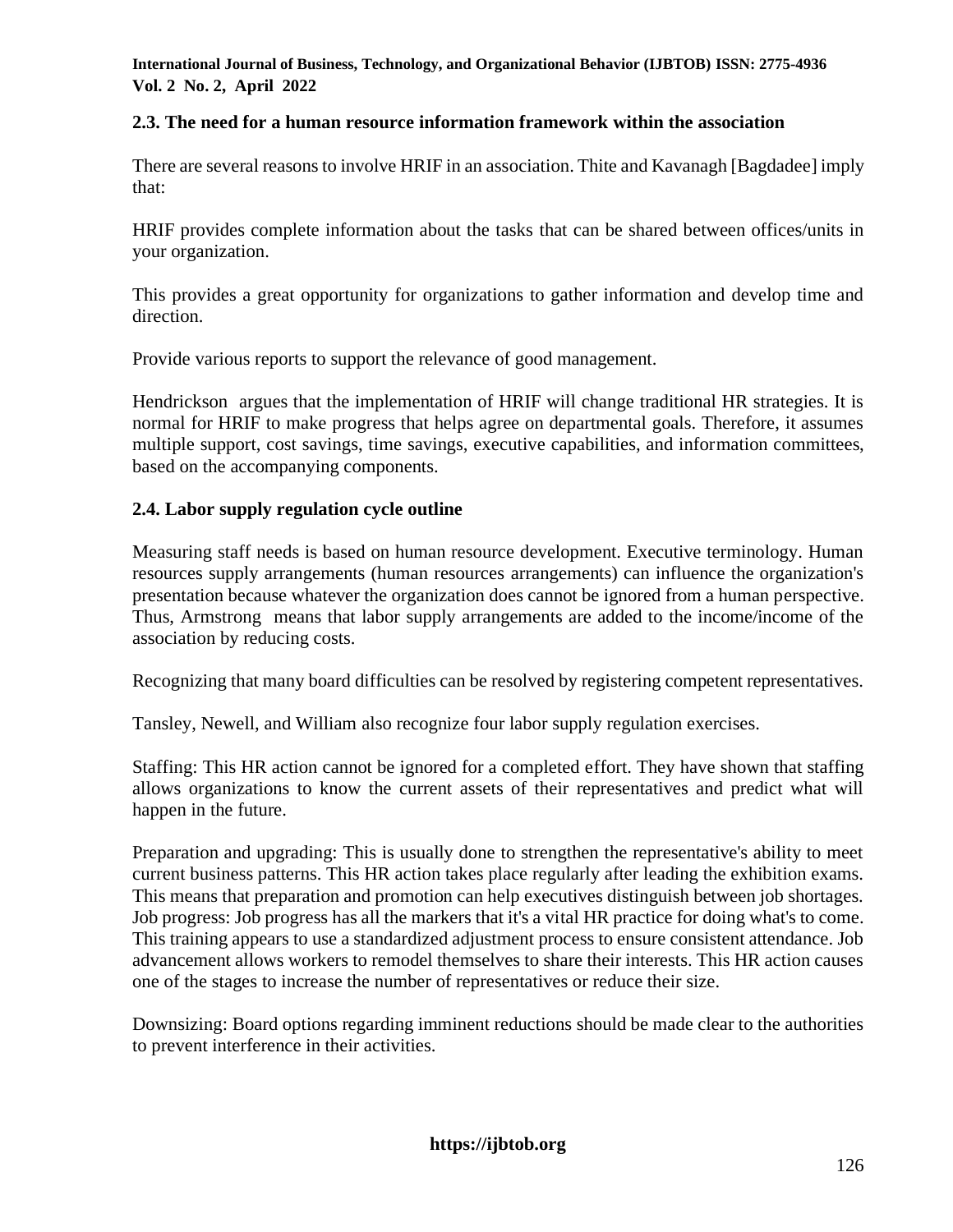### **2.5. During the time spent on labor supply exercises in the Human Resources Information Framework**

Barron, Chabra, Hanscome, and Henson have seen HRIF as fundamentally emphasizing "maintaining healthy workers and reducing the costs associated with pursuing them." HRIF also provides opportunities for HR professionals to increase their commitment to the established business arrangements .

Initially, HRIF computerized and scrapped several HR standards efforts and marched on the board of directors to give HR professionals a more business-critical level of executive empowerment and competence. Allowing time to adjust review for assignments .

HRIF also provides an open door for HR to play a more important part through its ability to make measurements that can be used to support key decisions .

Third, HRIF supports long-term placement with information on job placements and organic market figures. Prepare information about business equivalents, partitions, and candidate features. Improvements with information about employment or worker relations use information about program preparation, estimated payments, planned payouts, and the need for contract exchange and representative assistance .

Fourth, the hazard and safety committee is another critical capability that HRIF can infer by following the compassionate personal information and multi-platform security perspective. This is perhaps the most original element .

Dessler adds that HRIF influenced the labor movement in the following ways:

The framework accurately identifies unfilled positions by coordinating the talent stock with its interests and conducting regular research on the organization's talent needs.

Provide experience for authoritative preparation needs by distinguishing the lack of trade fairs

Then select the ideal person to prepare at the right time, and then the framework will evaluate the feasibility of the preparation program.

Willen, Award, and Dery also stated that they would include information related to the presentation and its use.

# **3. Methodology**

A descriptive cross-sectional study was used based on the characteristics of the observed facts. However, the population includes hotels in the Greater Accra (South Asia) region that operate HRIF. We sampled two HRIF managers who were then interviewed using the sampling method of interest. Preparations were made to record the conversation, but the person in charge was not familiar with such media. The researchers note that responses from administrators and subsequent responses have been posted. An agreement has been reached on the length of interaction between researchers and informants for mutual benefit. The research vehicle was a structured interview, and certain core themes derived from the interviews have been developed for content analysis such as cross tabs and chi-square statistical tools.

# **https://ijbtob.org**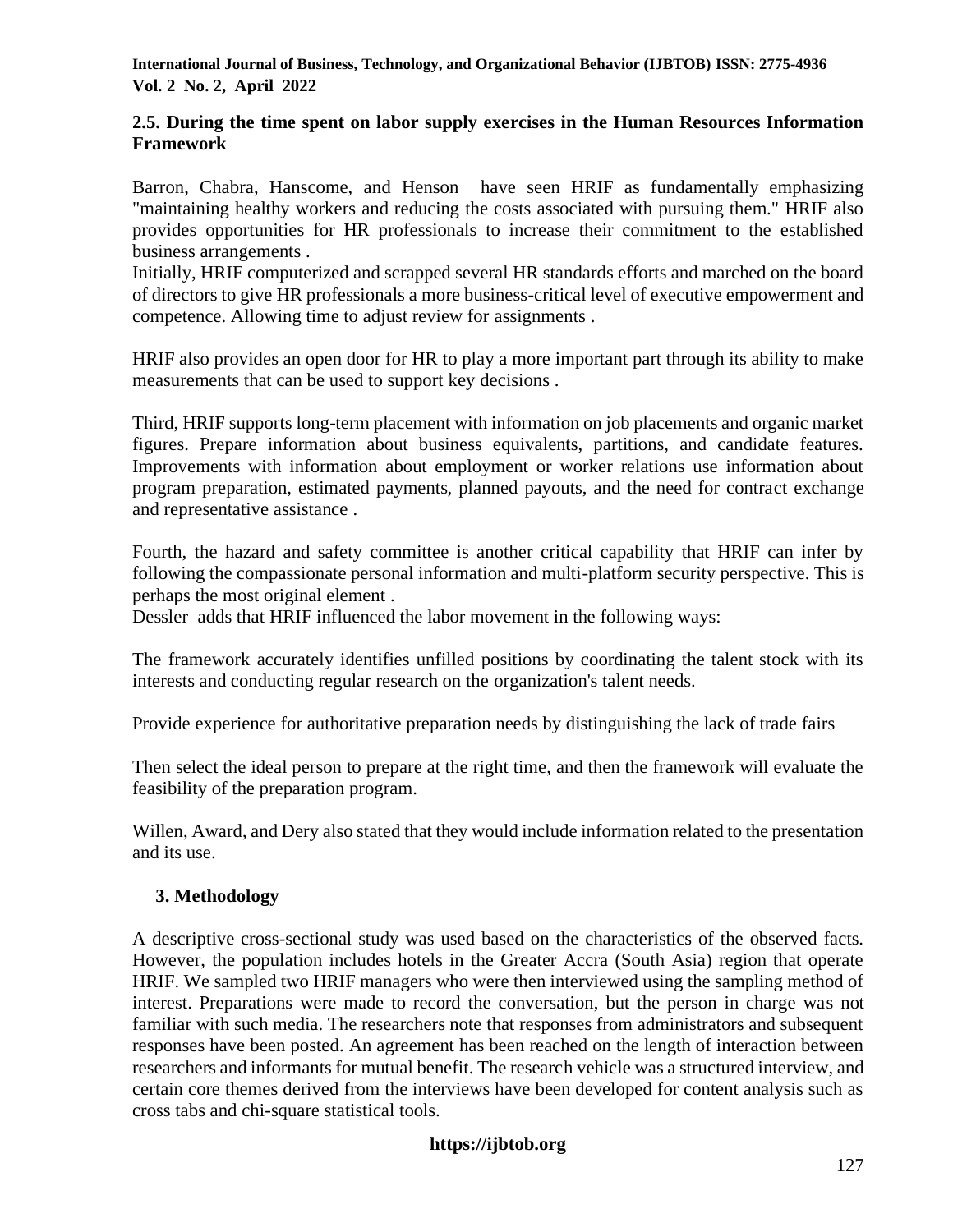# **4. Survey results and considerations**

Hotel A: The HR manager has a bachelor's degree in human resource management and has worked for more than 4 years. According to informant A, this hotel has more than 100 employees. It uses HRIF "Persol", which has been implemented for more than 5 years and only interacts with internal human resources experts.

Hotel B: The informant has a bachelor's degree in human resource management. He holds a master's degree in accounting and finance and has worked as a human resources representative for over four years. Table 1 shows that the interviewees were familiar with HRIF because they had used the system for more than 4 years.

|                                         | <b>Hotel A</b>    | <b>Hotel B</b>            |  |
|-----------------------------------------|-------------------|---------------------------|--|
| <b>Position</b>                         | HR officer        | HR officer                |  |
| <b>Education</b>                        | Bachelor's degree | MBA, accounting & finance |  |
| <b>Tenure</b>                           | Over 4 years      | Over 4 years              |  |
| <b>Number of employees</b>              | Over $100$        | Over $100$                |  |
| <b>Length of implementation of HRIF</b> | Over 5 years      | Over 5 years              |  |
| <b>Type of HRIF</b>                     | Persol            | Personal manager          |  |
| Is HRIF integrated with other systems   | N <sub>0</sub>    | Yes                       |  |
| Who interacts with the HRIF             | HR professionals  | HR professionals          |  |

Table 1. Overview of source and secondary profiles.

Source: Investigators field effort (2021).

Careful mixing of the reactions of An and B, even with different frameworks, in most cases has much benefit (respect) the labor training of HRIF, which is evident for the reactions shown in Table 2. In short, HRIF allows you to distinguish unfilled positions accurately and analyze each professional position by its associated title. Similarly, understand the hierarchical preparation needs, select the best people to prepare, and assess the adequacy of program preparation. This finding is consistent with Desler [Bagdadee]. He points out that HRIF influences labor supply exercises.

By coordinating the talent pool and its interests, the framework can accurately identify unfilled positions by conducting regular research on the organization's talent needs.

Provide experience for authoritative preparation needs by acknowledging the lack of representative exhibitions

Then select the ideal person to prepare at the right time, and then the framework will evaluate the suitability of the preparation program.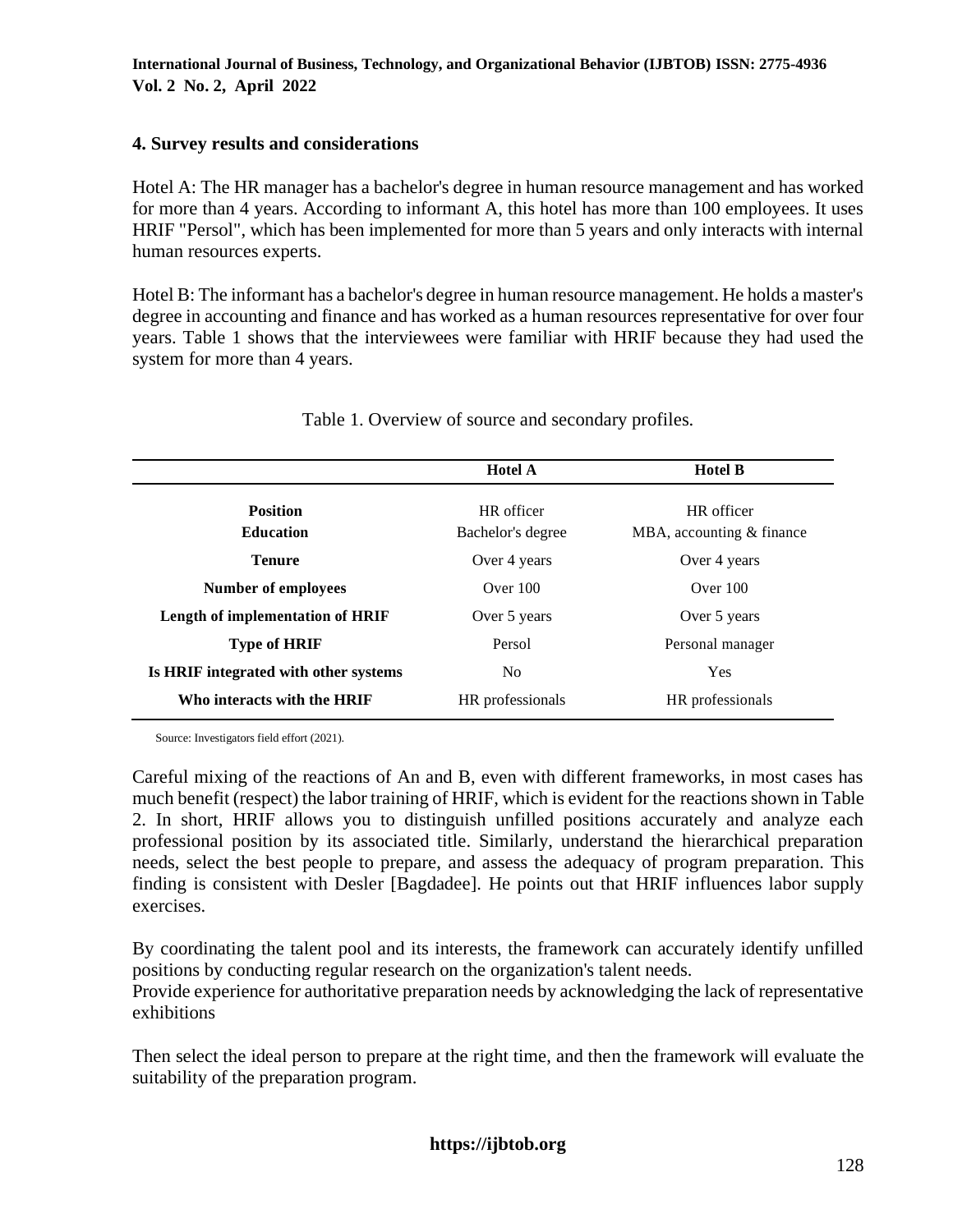Similarly, An and B enhance faster and better options for substitution positioning by allowing the framework to recognize explicit key positions and focus on explicit representations as expected substitutions. I agree. However, the use of the framework does not reduce registration costs.

Three key factors are identified in Table 3 regarding HRIF's efforts to coordinate exciting developments. Follow expected workers and implement promotion plans. This discovery made it easier for Dessler, Siri , and Shibly to track employment holes through HR placements using HRIF, workforce placement and organic. position using market figure information. Prepare information on business capabilities, detachments and equivalent candidates. Information on program preparation, speculative payments, disbursement plan payments, and progress information on worker-worker relations, contractual arrangements with HR Information Framework support, and needs for representative support.

Regarding the issue of HRIF executive execution, three key variables are similarly distinguished in this section. It analyzes the capabilities and capabilities of workers, observes progress in aligning representative goals with company goals, and supports an action-based compensation process. This confirms a review led by Wiblen, Award, and Dery [A.Bagdadee] which found that exhibits and efficiency-related information embedded in HRIF was used as evidence of a typical complaint problem. Careful documentation of worker executions, strategies for estimating worker presentations, and the detailed framework on which the association is based. The chi-square test further revealed that HRIF's commitment to this association was critical at near-100% certainty levels.

Based on Table 4, four main issues are identified that are fundamental issues related to the labor movement in associations, among others: It measures the demand and supply of jobs, access to information, registration fees, and labor shortages. The chi-square test further revealed that these difficulties were highly significant at the large 1% level. This suggests that at an almost 100% certainty level, it can be estimated that these variables associated with the labor supply exercise fully influence both the associations before and after the presentation of HRIF.

| <b>Benefits</b>                                                                     | Hotel A        | Hotel B        |  |
|-------------------------------------------------------------------------------------|----------------|----------------|--|
|                                                                                     |                |                |  |
| 1. Does HRIF identify unfilled positions accurately?                                | <b>Yes</b>     | Yes            |  |
| 2. Does HRIF analyze each job position and its job title in an organization?        | <b>Yes</b>     | <b>Yes</b>     |  |
| 3. Does HRIF reduce recruiting cost?                                                | N <sub>0</sub> | N <sub>0</sub> |  |
| 4. Does HRIF provide insights into organization training needs?                     | <b>Yes</b>     | <b>Yes</b>     |  |
| 5. Does HRIF select the right persons to be trained at the right time?              |                | <b>Yes</b>     |  |
| 6. Does HRIF evaluate the effectiveness of training programs?                       |                | <b>Yes</b>     |  |
| 7. Does HRIF make better and faster decisions about successor ranking               |                | <b>Yes</b>     |  |
| by identifying specific key positions and targeting specific employees as potential |                |                |  |
| successors?                                                                         |                |                |  |

Table 2. Benefits of the Human Resources Information Framework.

Table3. HRIF's commitment to associations.

**https://ijbtob.org**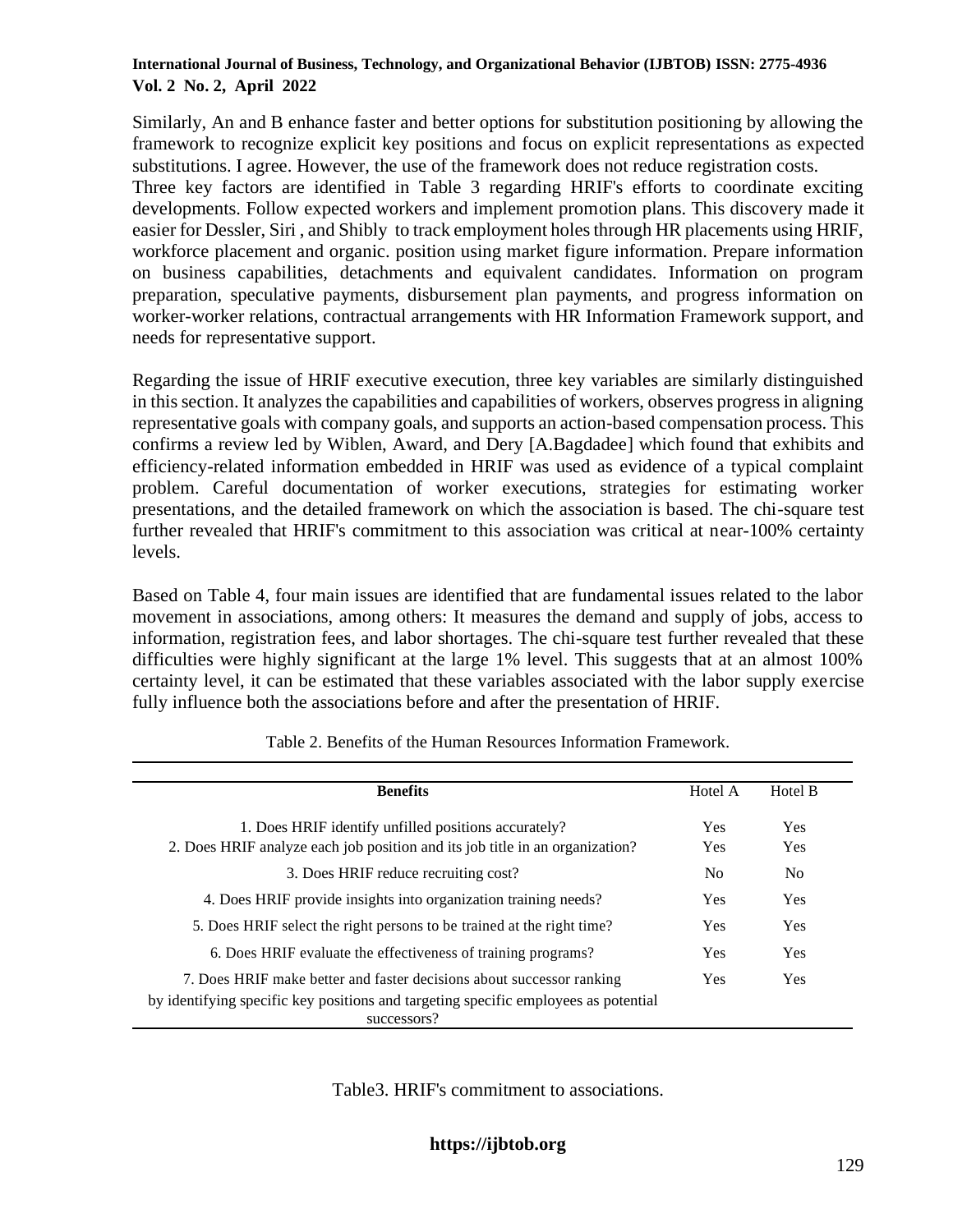|                                                                                              | <b>Effective Succession Planning</b>                                                                                                                              |            | Performance Management                                                                                                              |  |  |  |
|----------------------------------------------------------------------------------------------|-------------------------------------------------------------------------------------------------------------------------------------------------------------------|------------|-------------------------------------------------------------------------------------------------------------------------------------|--|--|--|
| Identify specific key positions and target<br>specific e<br>mployees as potential successors |                                                                                                                                                                   |            | Analyze employees skills and qualification                                                                                          |  |  |  |
|                                                                                              | Make better and faster decisions about<br>talent pipeline and successor ranking<br>Identify and track high potential employees<br>and implement development plans |            | Monitor the progress of aligning<br>employees goals with corporate goals<br>Support performance-oriented<br>compensation<br>process |  |  |  |
| <b>Test Statistic</b>                                                                        |                                                                                                                                                                   |            |                                                                                                                                     |  |  |  |
| Chi-Square                                                                                   | 0.012<br>4                                                                                                                                                        | Chi-Square | 0.00254                                                                                                                             |  |  |  |
| df                                                                                           | $\overline{2}$                                                                                                                                                    | df         | 2                                                                                                                                   |  |  |  |
| Asymp.                                                                                       |                                                                                                                                                                   |            | Asymp.                                                                                                                              |  |  |  |
| Sig.                                                                                         | 0.000                                                                                                                                                             | Sig.       | 0.000                                                                                                                               |  |  |  |
|                                                                                              |                                                                                                                                                                   |            |                                                                                                                                     |  |  |  |

| Table 4. Issues related to labor supply exercises. |        |  |
|----------------------------------------------------|--------|--|
| Challenges                                         |        |  |
| Forecasting demand and supply of labor             |        |  |
| Access to information                              |        |  |
| Cost of recruitment                                |        |  |
| Workforce Shortage                                 |        |  |
| <b>Test Statistics</b>                             |        |  |
| Chi-Square                                         | 0.0104 |  |
| df                                                 | 3      |  |
| Asymp. Sig.                                        | 0.000  |  |

# Table 4. Issues related to labor supply exercises.

### **5. Conclusion**

HRIF is responsible for collecting, storing, and disassembling information about the associate's human resources, including data sets, PC applications, and tools and programming necessary for collecting, recording, storing, creating, communicating, presenting, and controlling information. used. For human resource development. The review is that HRIF is an excellent tool for human

### **https://ijbtob.org**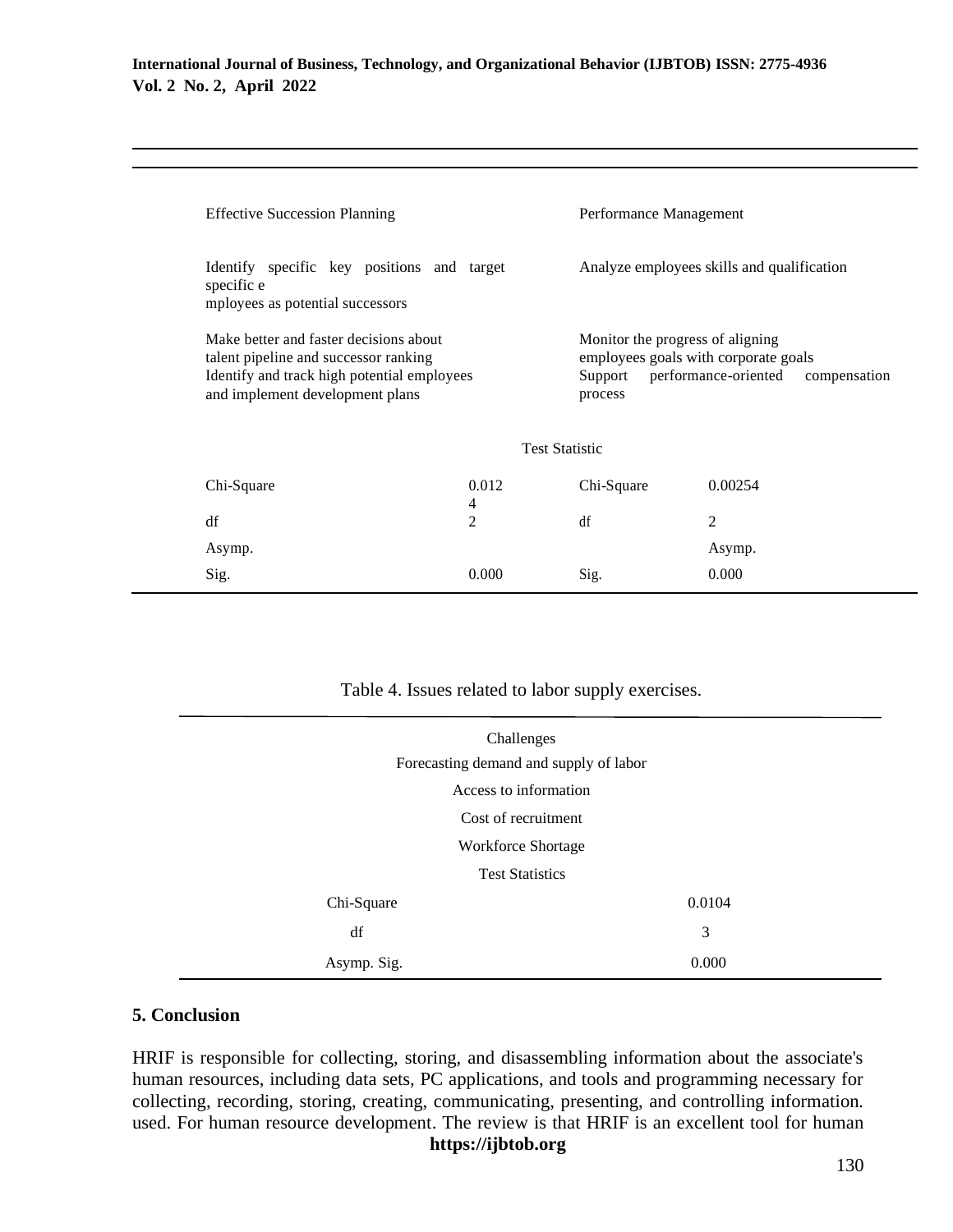resource development (HRP). It accurately raises identifiable evidence of unfilled positions and searches for each professional position with the relevant title. Similarly, understanding the hierarchical preparation needs, selecting the ideal person to prepare and assessing the adequacy of program preparation, but job requirements and supply, access to information, registration fees, etc. And it is challenging to predict labor shortages.

### **6. Recommendations**

- ➢ The review should incorporate other hierarchical frameworks and HRIF frameworks to accelerate information sharing and independent direction when utilizing the Resource Information Framework.
- $\triangleright$  To adapt to a convenient labor shortage test, shelter-accommodation can also contact informative foundations such as vocational schools, technical colleges, and universities. The association will be notified of the work and then relieve the job shortage duties.
- $\triangleright$  In addition, there is a need for proposals from HRIF regarding the arrangement and preparation of representatives' progress to achieve the ideal presentation of the association.

# **REFERENCES**

- Karakanian, M. (2000) Are Human Resources Departments Ready for E-HR? Information Systems Management, 17, 31-35[. http://dx.doi.org/10.1201/1078/43193.17.4.20000901/31250.6](http://dx.doi.org/10.1201/1078/43193.17.4.20000901/31250.6)
- Dessler, G. (2008) Human Resource Management. Pearson Prentice Hall, Upper Saddle River.
- Wiblen, S., Grant, D. and Dery, K. (2010) Transitioning to a New HRIF: The Reshaping of Human Resources and In-formation Technology Talent. Journal of Electronic Commerce Research, 11, 251- 267.
- Shibly, H. (2011) Human Resources Information Systems Success Assessment: An Integrative Model. Australian Journal of Basic and Applied Sciences, 5, 157-169.
- Amam Hossain Bagdadee, "Imitation intellect Techniques Implement for Improving PowerQuality in Supply Network Accepted in (Paper Code:IEEE-SCOPES-CUTM-03-16-OR0342)IEEE International conference on Signal Processing, Communication, Power and EmbeddedSystem (SCOPES)-2016
- Amam Hossain Bagdadee "To reduce impact of the variation of power from renewableenergy by using super capacitor in Smart grid" Published by World Scientific andEngineering Academy and Society in WSEAS TRANSACTIONS on POWER SYSTEMS Vol.11 2016,USA.
- Amam Hossain Bagdadee, 'Rural Electrification Through Micro-grid in Bangladesh' (PaperID: UCU77-J1) published by Oxford Academic Studies Press (OASP) in Engineering Sciencesand Technology Journal (ESTJ). Vol. 10 Issue 5. ISSN: 1465-2382, 2015.UK
- Amam Hossain Bagdadee , Md. Bayezid Islam "TO IMPROVE POWER FAILUREANDPROTECT SUSTAINABILITY OF THE ENVIRONMENT IN BANGLADESH BYTHERENEWABLE ENERGY" Published by European Centre for Research TrainingandDevelopment UK in International Journal of Energy and Environmental Research Vol.3,No.1, pp.29-42, ISSN: 2055-0200,March 2015.UK
- **https://ijbtob.org** AmamHossainBagdadee ,Nazib Sobhan "Developing model of control stratagem with variablespeed drive